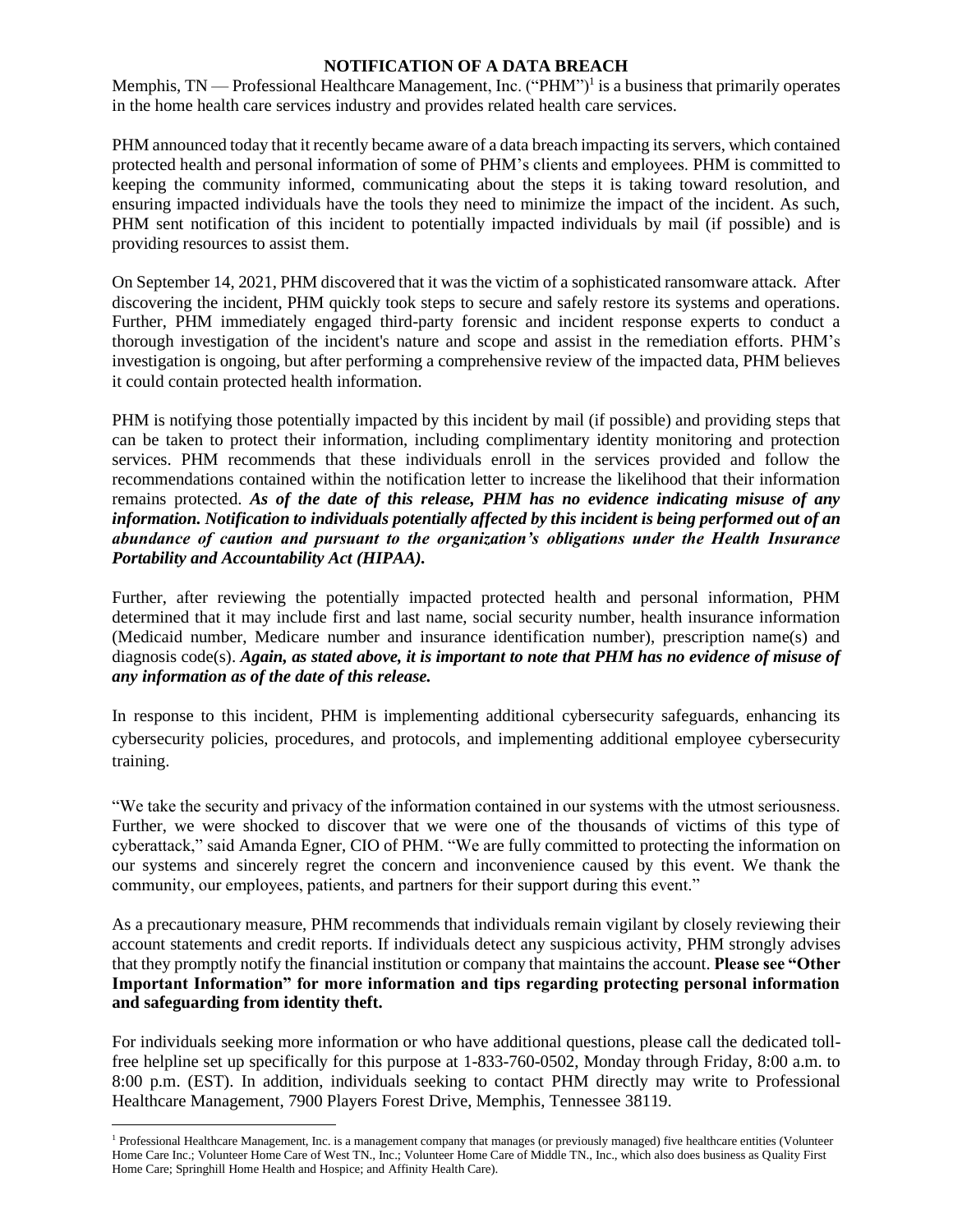## **OTHER IMPORTANT INFORMATION**

**Obtain and Monitor Your Credit Report***.* We recommend that you obtain a free copy of your credit report from each of the three nationwide credit reporting agencies once every 12 months by visiting http://www.annualcreditreport.com, calling toll-free 877-322-8228, or by completing an Annual Credit Report Request Form and mailing it to Annual Credit Report Request Service, P.O. Box 105281, Atlanta, GA 30348. You can access the request form at

https://www.annualcreditreport.com/requestReport/requestForm.action

Alternatively, you can elect to purchase a copy of your credit report by contacting one of the three national credit reporting agencies. The three nationwide credit reporting agencies' contact information are provided below to request a copy of your credit report or general identified above inquiries.

| Equifax            | <b>Experian</b>  | <b>TransUnion</b>   |
|--------------------|------------------|---------------------|
| $(888) 766 - 0008$ | $(888)$ 397-3742 | $(800) 680 - 7289$  |
| P.O. Box 740256    | P.O. Box 2104    | P.O. Box 6790       |
| Atlanta, GA 30374  | Allen, TX 75013  | Fullerton, CA 92834 |
| www.equifax.com    | www.experian.com | www.transunion.com  |

**Security Freeze (also known as a Credit Freeze)***.* Following is general information about how to request a security freeze from the three credit reporting agencies. While we believe this information is accurate, you should contact each agency for the most accurate and up-to-date information. A security freeze prohibits a credit reporting agency from releasing any information from a consumer's credit report without written authorization. However, please be aware that placing a security freeze on your credit report may delay, interfere with, or prevent the timely approval of any requests you make for new loans, credit, mortgages, employment, housing, or other services. In addition, in some states, the agency cannot charge you to place, lift or remove a security freeze. There might be additional information required, and as such, to find out more information, please contact the three nationwide credit reporting agencies (contact information provided above).

| <b>Equifax Security Freeze</b>           | <b>Experian Security Freeze</b> | <b>TransUnion</b>                  |  |
|------------------------------------------|---------------------------------|------------------------------------|--|
| P.O. Box 105788                          | P.O. Box 9554                   | Security Freeze & Fraud Victim     |  |
| Atlanta, GA 30348                        | Allen, TX 75013                 | <b>Assistance Dept.</b>            |  |
| https://www.equifax.com/personal/credit- | www.experian.com/freeze         | P.O. Box 6790                      |  |
| report-services/credit-freeze/           |                                 | Fullerton, CA 92834                |  |
|                                          |                                 | https://www.transunion.com/credit- |  |
|                                          |                                 | freeze                             |  |
|                                          |                                 |                                    |  |

**Consider Placing a Fraud Alert on Your Credit Report***.* You may want to consider placing a fraud alert on your credit report. An initial fraud alert is free and will stay on your credit file for at least twelve months. The alert informs creditors of possible fraudulent activity within your report and requests that the creditor contact you before establishing any accounts in your name. To place a fraud alert on your credit report, contact any of the three nationwide credit reporting agencies identified above. Additional information is available at https://www.equifax.com/personal/credit-report-services/credit-fraud-alerts/

## **Remain Vigilant, Review Your Account Statements and Notify Law Enforcement of Suspicious**

**Activity.** As a precautionary measure, we recommend that you remain vigilant by closely reviewing your account statements and credit reports. If you detect any suspicious activity on an account, we strongly advise that you promptly notify the financial institution or company that maintains the account. Further, you should promptly report any fraudulent activity or any suspected incidence of identity theft to proper law enforcement authorities, including your state attorney general and the Federal Trade Commission (FTC). To file a complaint or to contact the FTC, you can (1) send a letter to the *Federal Trade*